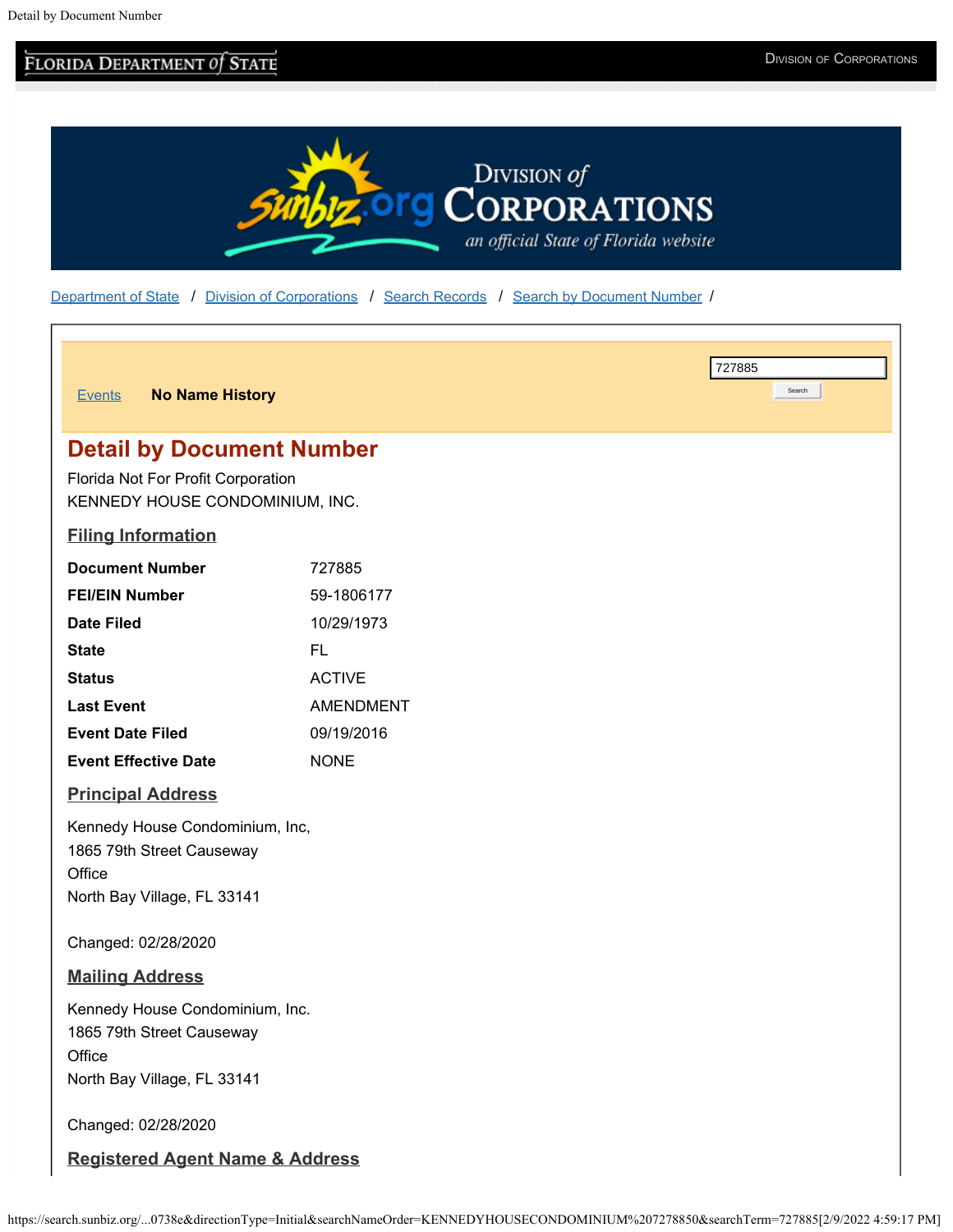Triay, Carlos A. 2301 NW 87 AVE SUITE 501 DORAL, FL 33172

Name Changed: 01/12/2016

Address Changed: 02/15/2017

### **Officer/Director Detail**

#### **Name & Address**

Title P

CIOFFI, EUGENE Kennedy House Condominium, Inc, 1865 79th Street Causeway **Office** North Bay Village, FL 33141

Title VP

SCEMAMA, PHILIPPE Kennedy House Condominium, Inc, 1865 79th Street Causeway **Office** North Bay Village, FL 33141

Title Director

TOLEDO, MIRIAM Kennedy House Condominium, Inc. 1865 79th Street Causeway **Office** North Bay Village, FL 33141

Title S

GOMEZ, LEYLA Kennedy House Condominium, Inc, 1865 79th Street Causeway **Office** North Bay Village, FL 33141

Title Treasurer

FENG, CARMAN Kennedy House Condominium, Inc, 1865 79th Street Causeway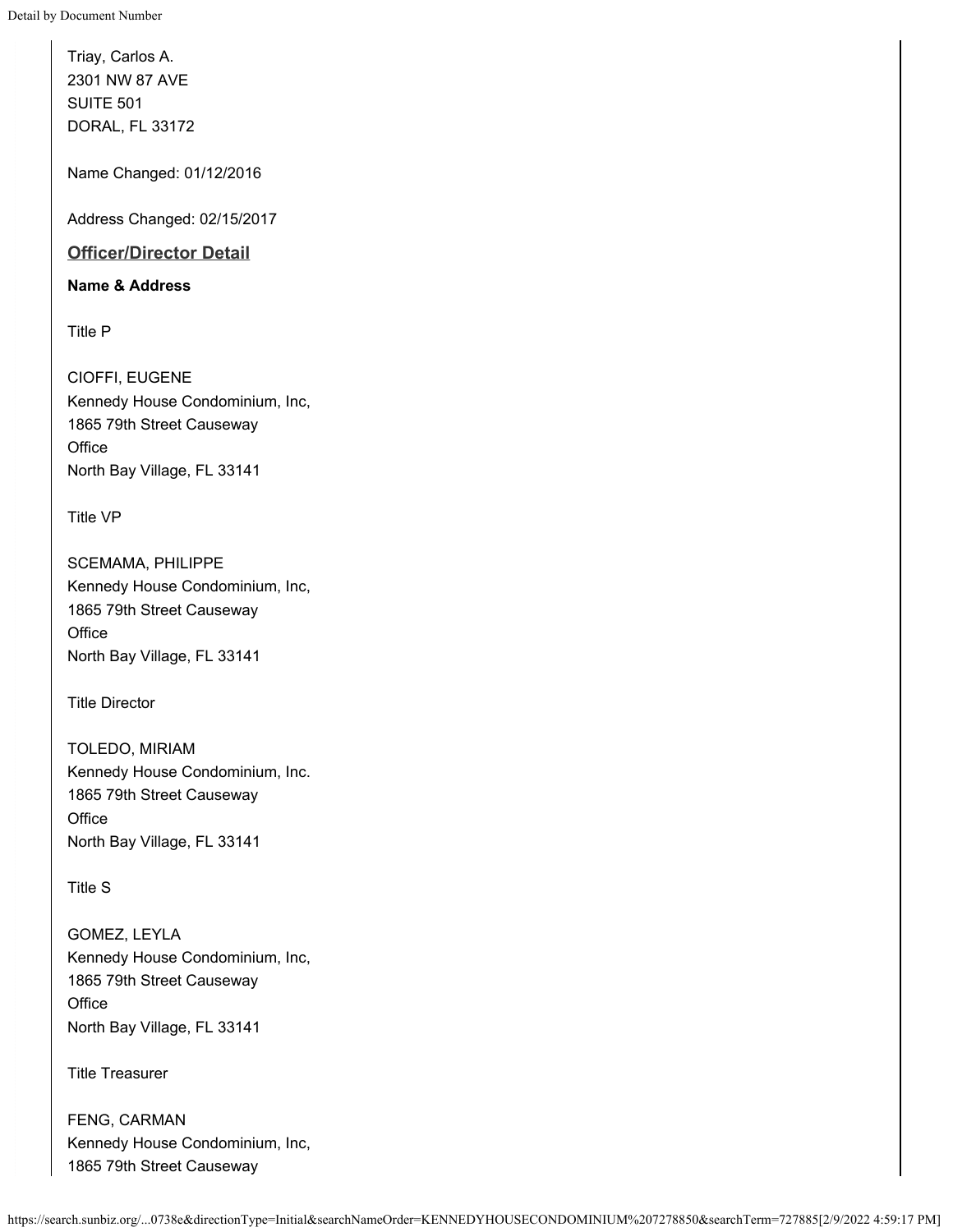Detail by Document Number

**Office** North Bay Village, FL 33141

### **Annual Reports**

| <b>Filed Date</b> |
|-------------------|
| 02/28/2020        |
| 01/25/2021        |
| 01/24/2022        |
|                   |

## **Document Images**

| 01/24/2022 -- ANNUAL REPORT         | View image in PDF format |  |
|-------------------------------------|--------------------------|--|
| 01/25/2021 -- ANNUAL REPORT         | View image in PDF format |  |
| 02/28/2020 -- ANNUAL REPORT         | View image in PDF format |  |
| 02/18/2019 -- ANNUAL REPORT         | View image in PDF format |  |
| 01/03/2018 -- ANNUAL REPORT         | View image in PDF format |  |
| 02/15/2017 -- ANNUAL REPORT         | View image in PDF format |  |
| 09/19/2016 -- Amendment             | View image in PDF format |  |
| 01/12/2016 -- ANNUAL REPORT         | View image in PDF format |  |
| 10/15/2015 -- AMENDED ANNUAL REPORT | View image in PDF format |  |
| 09/10/2015 -- AMENDED ANNUAL REPORT | View image in PDF format |  |
| 05/01/2015 -- ANNUAL REPORT         | View image in PDF format |  |
| 10/07/2014 -- AMENDED ANNUAL REPORT | View image in PDF format |  |
| 06/19/2014 -- AMENDED ANNUAL REPORT | View image in PDF format |  |
| 03/24/2014 -- ANNUAL REPORT         | View image in PDF format |  |
| 11/14/2013 -- AMENDED ANNUAL REPORT | View image in PDF format |  |
| 02/08/2013 -- ANNUAL REPORT         | View image in PDF format |  |
| 01/03/2012 -- ANNUAL REPORT         | View image in PDF format |  |
| 10/06/2011 -- ANNUAL REPORT         | View image in PDF format |  |
| 04/18/2011 -- ANNUAL REPORT         | View image in PDF format |  |
| 11/10/2010 -- ANNUAL REPORT         | View image in PDF format |  |
| 02/15/2010 -- ANNUAL REPORT         | View image in PDF format |  |
| 01/19/2010 -- ANNUAL REPORT         | View image in PDF format |  |
| 10/30/2009 -- Amendment             | View image in PDF format |  |
| 07/23/2009 -- Reg. Agent Change     | View image in PDF format |  |
| 05/12/2009 -- Amendment             | View image in PDF format |  |
| 02/18/2009 -- ANNUAL REPORT         | View image in PDF format |  |
| 04/30/2008 -- ANNUAL REPORT         | View image in PDF format |  |
| 06/04/2007 -- Reg. Agent Change     | View image in PDF format |  |
|                                     |                          |  |

https://search.sunbiz.org/...0738e&directionType=Initial&searchNameOrder=KENNEDYHOUSECONDOMINIUM%207278850&searchTerm=727885[2/9/2022 4:59:17 PM]